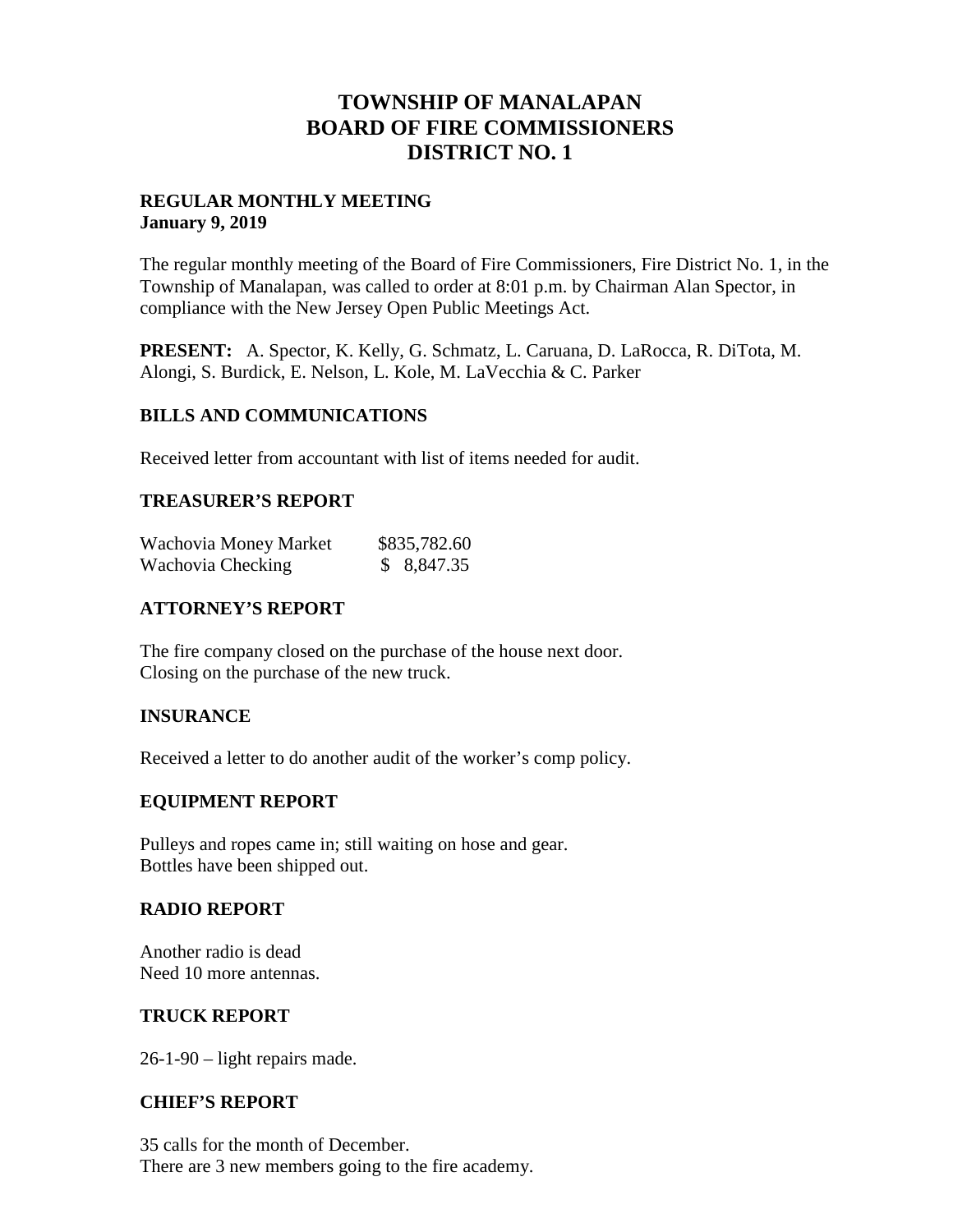Need to purchase training materials for the training prop. Looking to hold an Ice Water Rescue training and May Day training. Would like to purchase 2 new computers monitors and wireless access points. Discussion held regarding attending the I Chiefs Convention in Atlanta in August. Would like to purchase new security cards.

## **ASSOCIATION REPORT**

Roof was completed at Satellite. Still looking into a new security and camera system. Would like to install pulldown stairs in the hallway.

## **TRUSTEES' REPORT**

No report.

## **OLD BUSINESS**

See attached.

## **NEW BUSINESS**

Commissioner LaRocca made a motion to pay all vouchers; this was seconded by Commissioner Schmatz. All voted aye.

Commissioner LaRocca made a Resolution authorizing the execution of the lease purchase agreement for the new truck and that Alan Spector and Kenneth Kelly are authorized to sign the agreement; this was seconded by Commissioner Schmatz. All voted aye.

Commissioner LaRocca made a motion for \$120 to purchase 10 antennas for portable radios; this was seconded by Commissioner Schmatz. All voted aye.

Commissioner LaRocca made a motion for \$300 to purchase training materials for the training prop; this was seconded by Commissioner Schmatz. All voted aye.

Commissioner LaRocca made a motion for \$240 to purchase 3 rolling carts; this was seconded by Commissioner Caruana. All voted aye.

Commissioner LaRocca made a motion for \$300 to purchase 2 computer monitors; this was seconded by Commissioner Kelly. All voted aye.

Commissioner LaRocca made a motion for \$730 to purchase 2 wireless access points from CDW; this was seconded by Commissioner Spector. All voted aye.

Commissioner LaRocca made a motion for \$250 to replace the mailbox; this was seconded by Commissioner Caruana. All voted aye.

Commissioner LaRocca made a motion for \$600 to purchase new ID cards for the members; this was seconded by Commissioner Spector. All voted aye.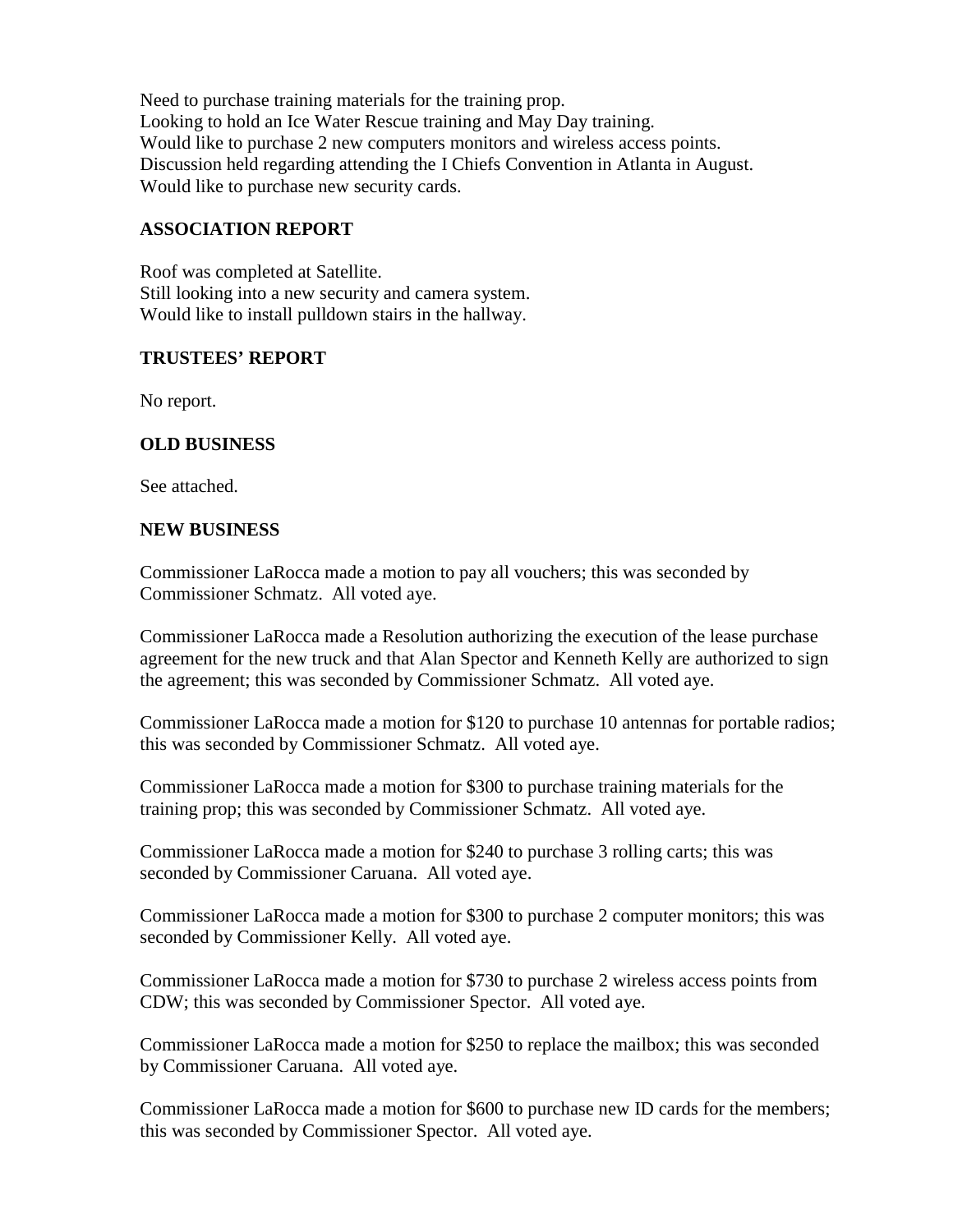Commissioner LaRocca made a motion for \$3,025 to hold an Ice Water Rescue training; this was seconded by Commissioner Schmatz. All voted aye.

Commissioner LaRocca made a motion for \$3,650 to hold a May Day class; this was seconded by Commissioner Kelly. All voted aye.

Commissioner Kelly made a motion for \$400 to purchase a watch for George Schmatz becoming a life member; this was seconded by Commissioner Spector. All voted aye.

Commissioner Schmatz made a motion for \$200 for the cord for the generator at the Satellite; this was seconded by Commissioner LaRocca. All voted aye.

Commissioner LaRocca made a motion to pay Vinnie Adamkiewicz a stipend of \$625 quarterly for truck repairs; this was seconded by Commissioner Spector. All voted aye.

Commissioner Spector made a motion to adopt the 2019 budget as approved by the State; this was seconded by Commissioner Kelly. All voted aye.

Meeting opened to the public at 8:59 p.m.

A motion was made by Commissioner Spector to adjourn; it was seconded by Commissioner Kelly and all voted aye.

Meeting adjourned at 9:00 p.m.

Respectfully submitted, Kenneth Kelly, Clerk